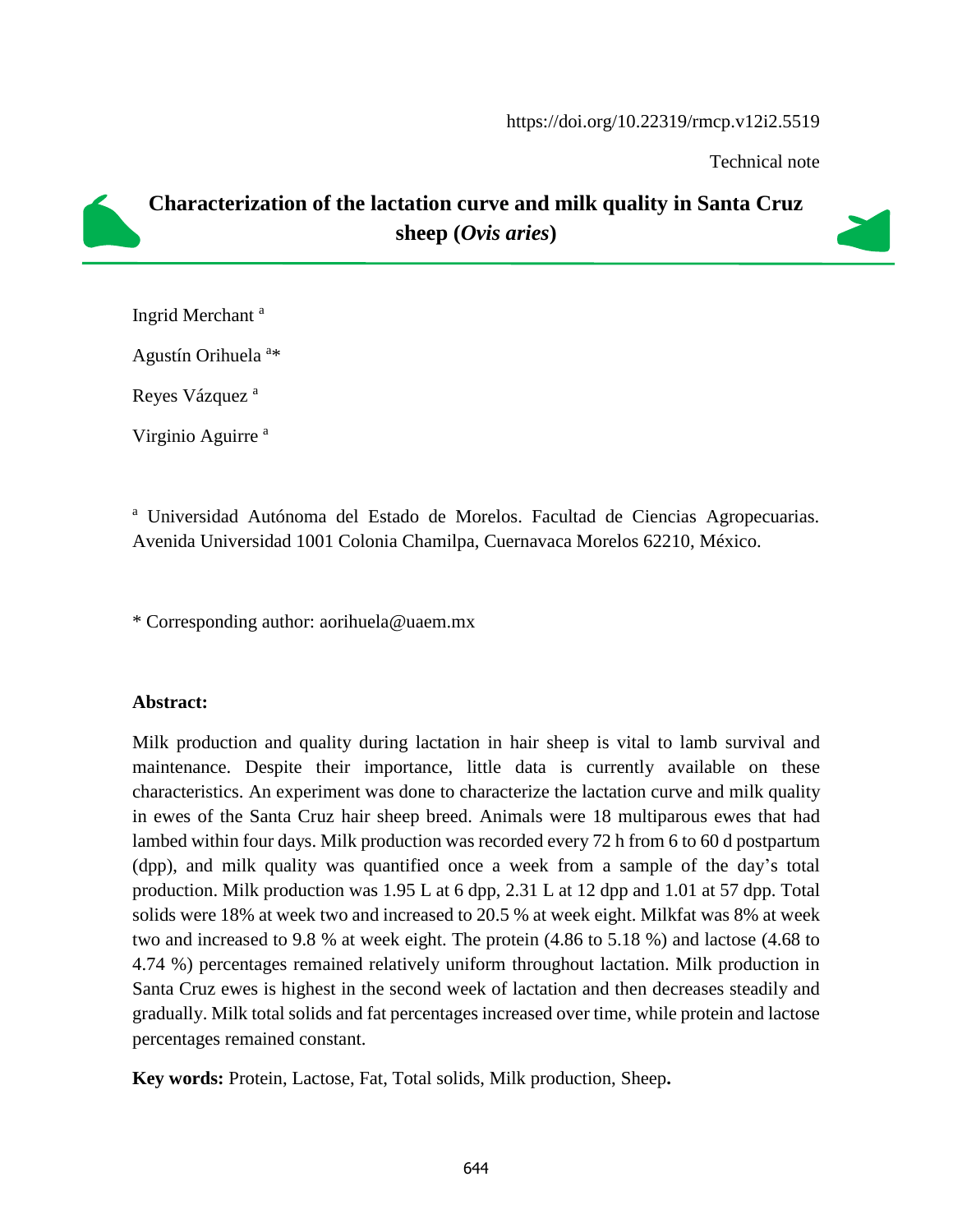Received: 26/09/2019

Accepted: 23/07/2020

Sheep farming in the tropics is mainly focused on meat production. Hair breeds are widely used due to their adaptability to high temperatures, resistance to parasites and high prolificacy<sup>(1)</sup>. Extensive systems are the most common production system in the tropics. Lamb production is the highest value product of these systems and represents the main income source for producers $(2)$ .

Milk production in hair breeds is fundamental to lamb survival, growth and weaning weight $(3,4)$ , with any surplus used in human foods. Despite its importance, information on milk production and quality in hair sheep during lactation is limited to a few studies in breeds such as Santa Cruz, Blackbelly, and Katahdin<sup>(5-7)</sup>, as well as some West African breeds<sup>(8)</sup>. Sheep milk nutritional composition has only been characterized in Blackbelly x Katahdin sheep<sup> $(9,10)$ </sup>. This lack of research is puzzling since sheep milk is popular among human consumers in tropical North and Central America<sup>(11,12)</sup>.

Daily milk intake is the most important factor influencing lamb growth rates. Offspring survival, growth potential and weaning weight therefore depend on milk production during the mother's lactation<sup> $(3,4)$ </sup>. Genotypes vary widely between tropical sheep breeds. This means that estimation of milk production during lactation, as well as variation in milk composition, are essential data for establishing sheep and lamb management strategies for specific breeds. The present study objective was to characterize milk production and quality in Santa Cruz ewes, from parturition to weaning.

The study was carried out at the Faculty of Agricultural Sciences, Autonomous University of the State of Morelos (Universidad Autónoma del Estado de Morelos). The experimental field is located at 18°56' N and 99°13' W, at an altitude of 2,160 m asl. Average annual temperature in the region is 20 °C, and average annual rainfall is 1,243 mm.

The experimental animals were eighteen multiparous Santa Cruz ewes with a 2.0 years' average age and  $51.22 \pm 2.36$  kg weight. All had lambed within four 4 d of the beginning of the experiment. Of the ewes included in the study, 12 gave birth to twins, 2 had triple births and 4 single births. During gestation, the ewes were kept in a single group, grazing from 0800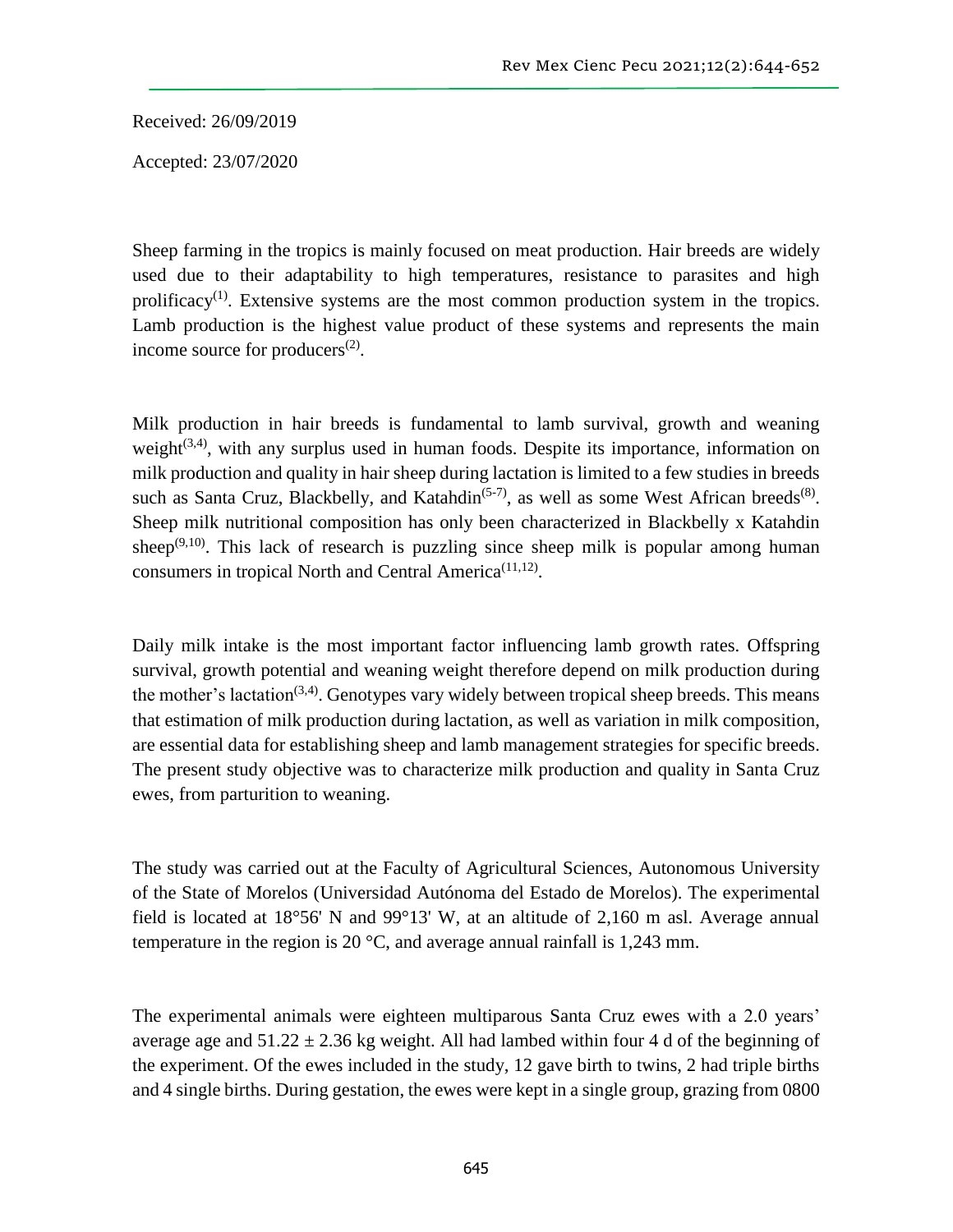to 1400 h in a pasture with African star grass (*Cynodon nlemfluensis*). During the remaining hours they were penned and provided a supplement of 300 g commercial concentrate. This concentrate contributed 16 % crude protein (CP) and 2.79 Mcal/kg metabolizable energy (ME), while the forage (alfalfa + sorghum) provided 7.6 % CP and 1.78 Mcal/kg ME. The diet consisted of 50 % concentrate and 50 % forage, meaning it covered the nutritional requirements of a 60 kg sheep, with two young, producing between 0.79 and 1.48 kg milk per day $^{(13)}$ .

During lactation, the ewes were given free access to a forage mixture (30 % alfalfa and 70 % sorghum straw), 1 kg of the same commercial concentrate feed, and water. For the first 5 days postpartum (dpp) each ewe was housed with her offspring in individual 2 x 2 m roofed pens with a cement floor, individual feeder and drinker. From 6 dpp to weaning (60 dpp) all ewes and their lambs were kept in a single group inside a roofed pen  $(4 \text{ m}^2/\text{ewe})$ , with concrete floor, a trough and a shared drinker. Beginning at 14 dpp, the pen was equipped with a creep feeder to provide the lambs free access to an 18 % CP commercial concentrate.

Starting at 6 dpp, ewe milk production was measured every three days using the "oxytocin method". This consists of separating the lambs from the ewes, intravenously administering 5 IU synthetic oxytocin (Oxitopisa; Pisa; Hidalgo, México), and completely milking the udder manually. Four hours after the first hormone application, a second dose is applied, the udder milked again, and milk volume recorded. This value is multiplied by six to estimate daily production $(14)$ .

Milk quality was measured once a week using a 50 mL milk sample collected from the daily milk production. Milk protein, fat, lactose, and total solids contents were quantified using an infrared spectrophotometry method $(15)$  applied by an outside laboratory (Alimenlab; Jalisco, Mexico).

Statistical analysis of milk production and quality was done by applying a polynomial regression to produce the equation, the  $\mathbb{R}^2$  value and its probability. All analyses were run using the PROC REG procedure $^{(16)}$ .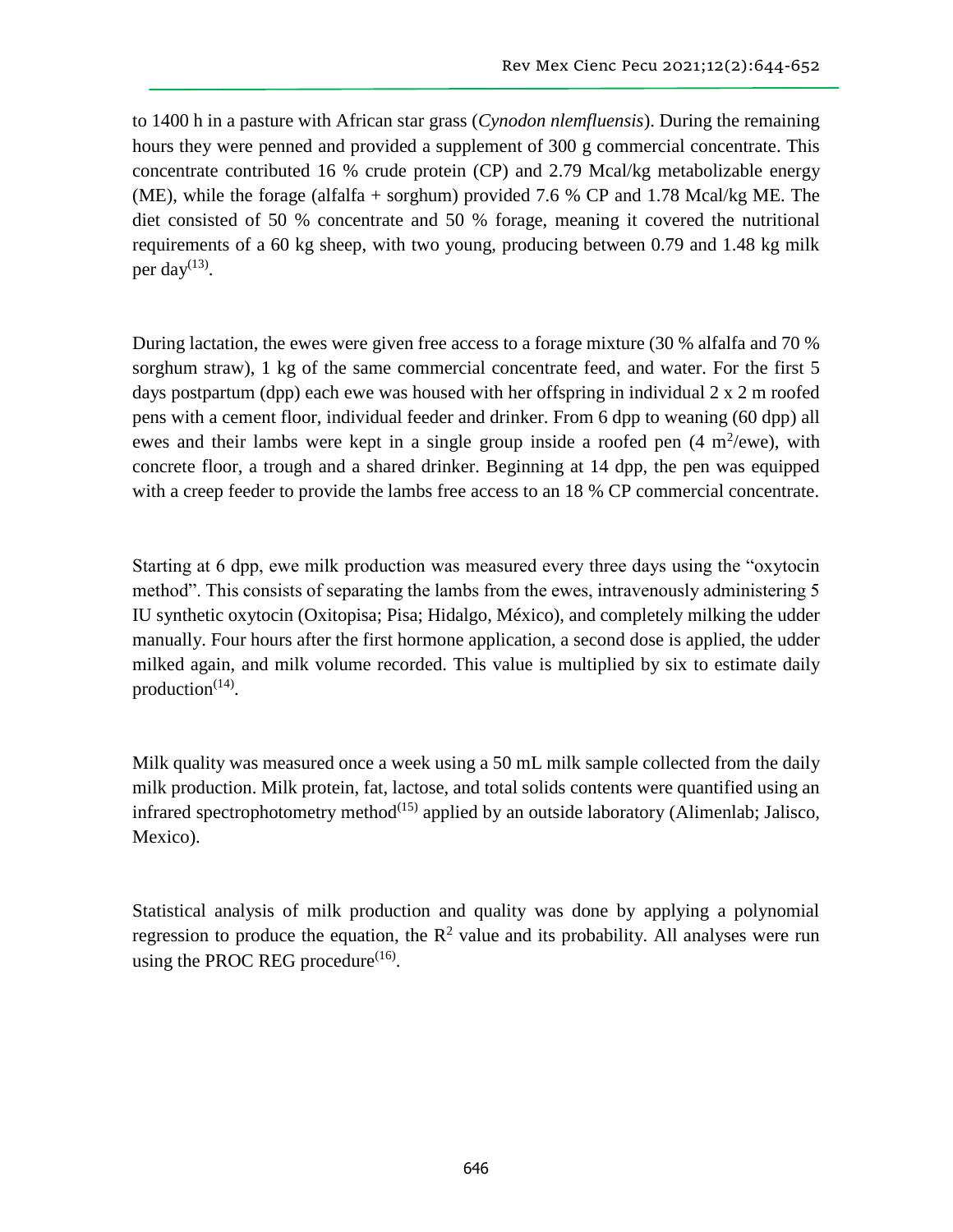Milk production at 6 dpp was 1.95 L, increased to a maximum of 2.31 L at 12 dpp, and decreased to 1.01 L at 57 dpp. The lactation curve was divided into five periods of 9 d each. Production during the first two periods (equivalent to 18 dpp) did not differ (*P*>0.05). However, when compared to the first two periods, production began to gradually decrease  $(P<0.05)$  thereafter; 15 % in the 3<sup>rd</sup> period (27 dpp), 26 % in the 4<sup>th</sup> (36 dpp) and 39 % in the  $5<sup>th</sup>$  (45 dpp). Average ewe weight did not differ during lactation (*P*>0.05): 52.24  $\pm$  1.19 kg at parturition and  $52.00 \pm 1.63$  kg at weaning. The corresponding regression analysis (Figure 1) identified an inversely proportional relationship over time, adjusted to a polynomial trend line:  $r^2$  = 0.88; y = -0.0003x<sup>2</sup> -0.0513x + 2.1079 (*P* = 0.0001).





Total solids percentage began at 18 % in week two of lactation and increased to 20.5 % by week eight (Figure 2). The corresponding regression analysis showed a proportional relationship over time:  $r^2=0.92$ ; y=- 0.0993x<sup>2</sup>+1.1487x+17.276 (*P*=0.01).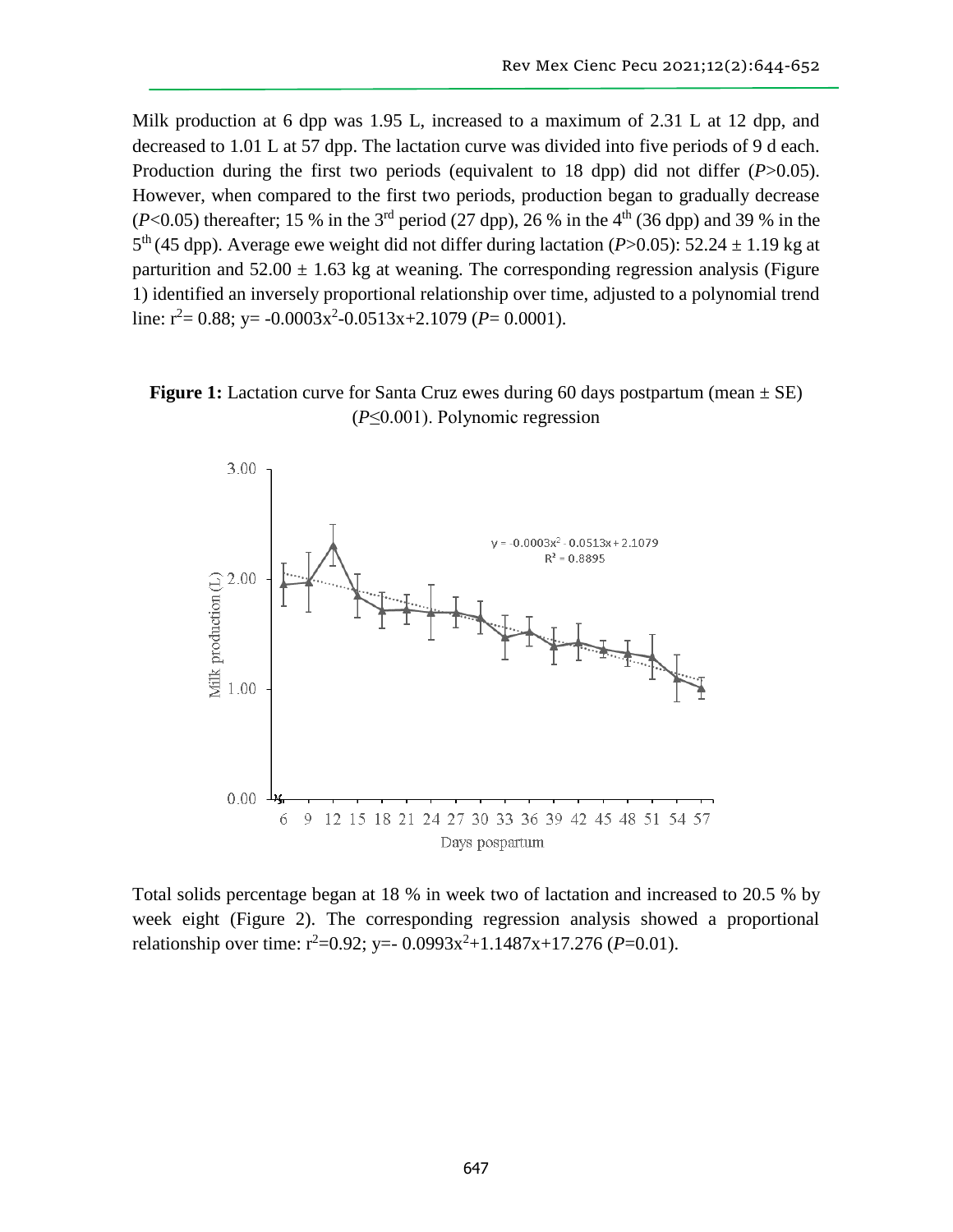



Milkfat increased from 8 % in week two of lactation to 9.8 % at the end of lactation (week eight). The regression analysis confirmed this trend:  $r^2 = 0.61$ ; y=  $-0.3929x^2 + 2.8471x + 5.32$  $(P = 0.23)$ . The protein percentage increased from 4.86 % in week two to 5.18 % at the end of lactation while the lactose percentage increased from 4.68 to 4.75 %. The regression analysis identified minimal fluctuation throughout lactation for both variables: protein,  $r^2$  = 0.84, y=  $0.0029x^2+0.0029x+4.672$  (*P*=0.90); lactose,  $r^2$  =0.60; y=  $0.1779x^2-1.0201x+5.83$  $(P= 0.05)$ .

Milk production in the evaluated ewes was highest at 12 dpp, without a clear peak, and then decreased gradually and constantly. Maximum milk secretion in different sheep breeds is generally reported between the second and fourth weeks of lactation<sup> $(17)$ </sup>. The maximum production at 12 d observed in the present study coincides with previous reports for Katahdin sheep<sup>(7)</sup>, Ile de France sheep<sup>(18)</sup> and other breeds<sup>(19)</sup>. However, the quantity of milk produced during this same period was higher in Santa Cruz (2.33 L/d) than in the aforementioned meat breeds (Katahdin =1.38, Ile de France =  $0.50$  and Others =  $0.43$  L/d). This highlights the relatively higher milk production in hair breeds<sup> $(20)$ </sup> when compared to meat breeds of European origin. The lack of a clear peak in milk production in Santa Cruz ewes has been reported elsewhere<sup>(7)</sup>. This may be due to high dietary energy content<sup>(21-23)</sup>; in the present study and the previous one<sup>(7)</sup>, the same feed concentrate was offered, although the forage was different (alfalfa + sorghum straw vs. corn silage), and feed was freely available.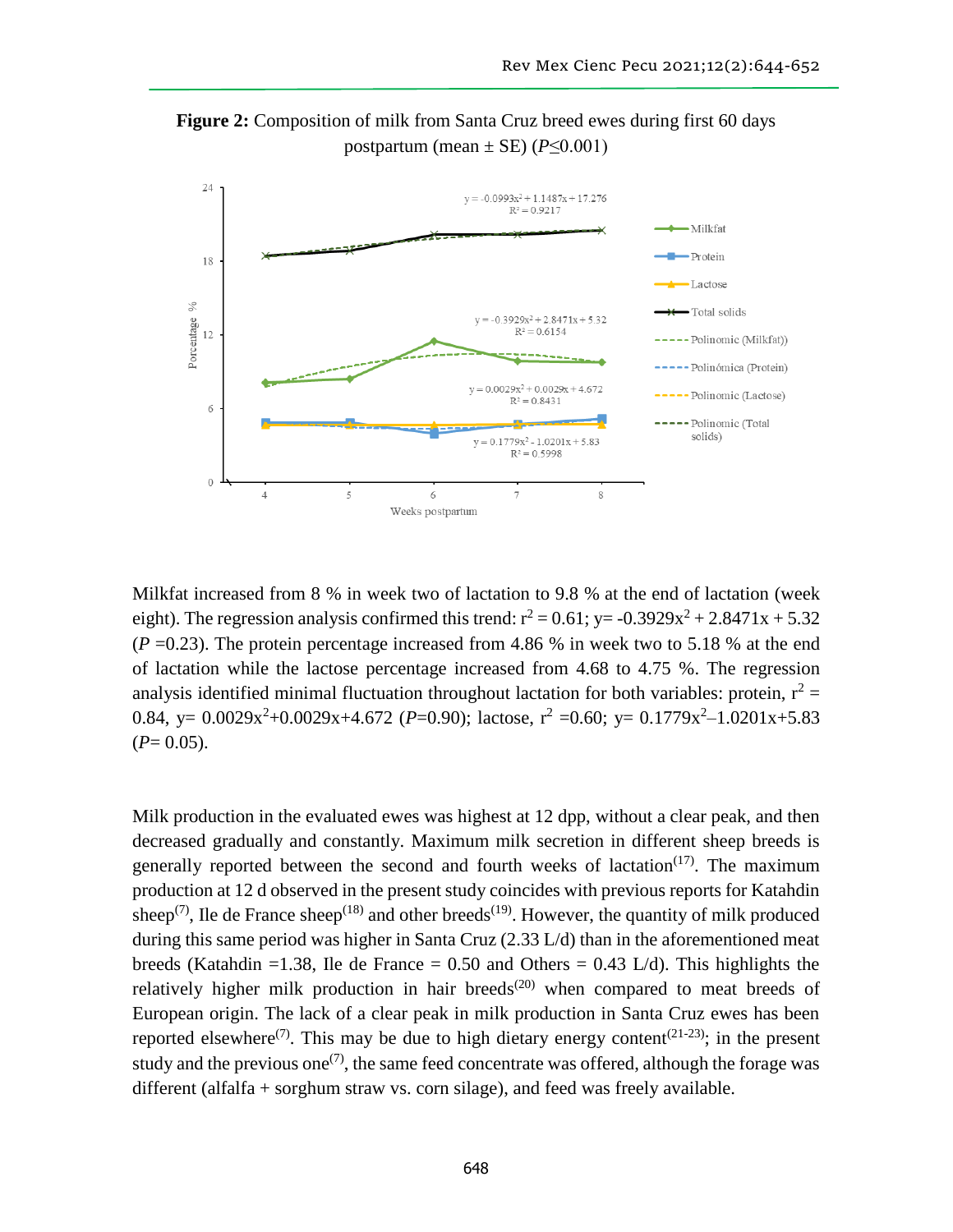In milk composition, the total solids and fat percentages were higher at the end of lactation. This is generally to be expected since as milk production decreases, total solids and fat become more concentrated. This is reported in other breeds<sup> $(24)$ </sup>, including specialized milk production breeds<sup> $(25-26)$ </sup>. Higher total solids and fat contents are associated with lower quality  $milk<sup>(27)</sup>$ .

Of note in the present results is that the protein and lactose percentages remained constant throughout lactation. Given the total decrease in milk production as lactation progresses, this suggests an increase in these substances over time. This could be an important advantage in the nutritional characteristics of milk from Santa Cruz ewes, but further research is needed to confirm this finding.

Higher protein and lactose concentration in milk may be a response to the fact that tropical sheep live under humid conditions, reducing the need for lambs to receive water via mother's milk. An inverse situation has been reported in other species inhabiting desert climates, in which milk water content increases<sup> $(27)$ </sup>. Tropical breeds are also lighter in weight than European breeds, suggesting that their lower maintenance requirements could allow for greater nutrient allocation and consequently better milk quality<sup>(19)</sup>.

In conclusion, milk production in Santa Cruz sheep reaches a maximum around the second week of lactation and then decreases constantly and gradually. As a result, the percentages of total solids and fat increase over time, while those of protein and lactose remain constant.

## **Conflict of interests**

The authors declare no conflict of interest in the present study.

## **Acknowledgements**

The research reported here forms part of doctoral research by Ingrid Merchant Fuentes who received a scholarship from the CONACyT (No. 410994).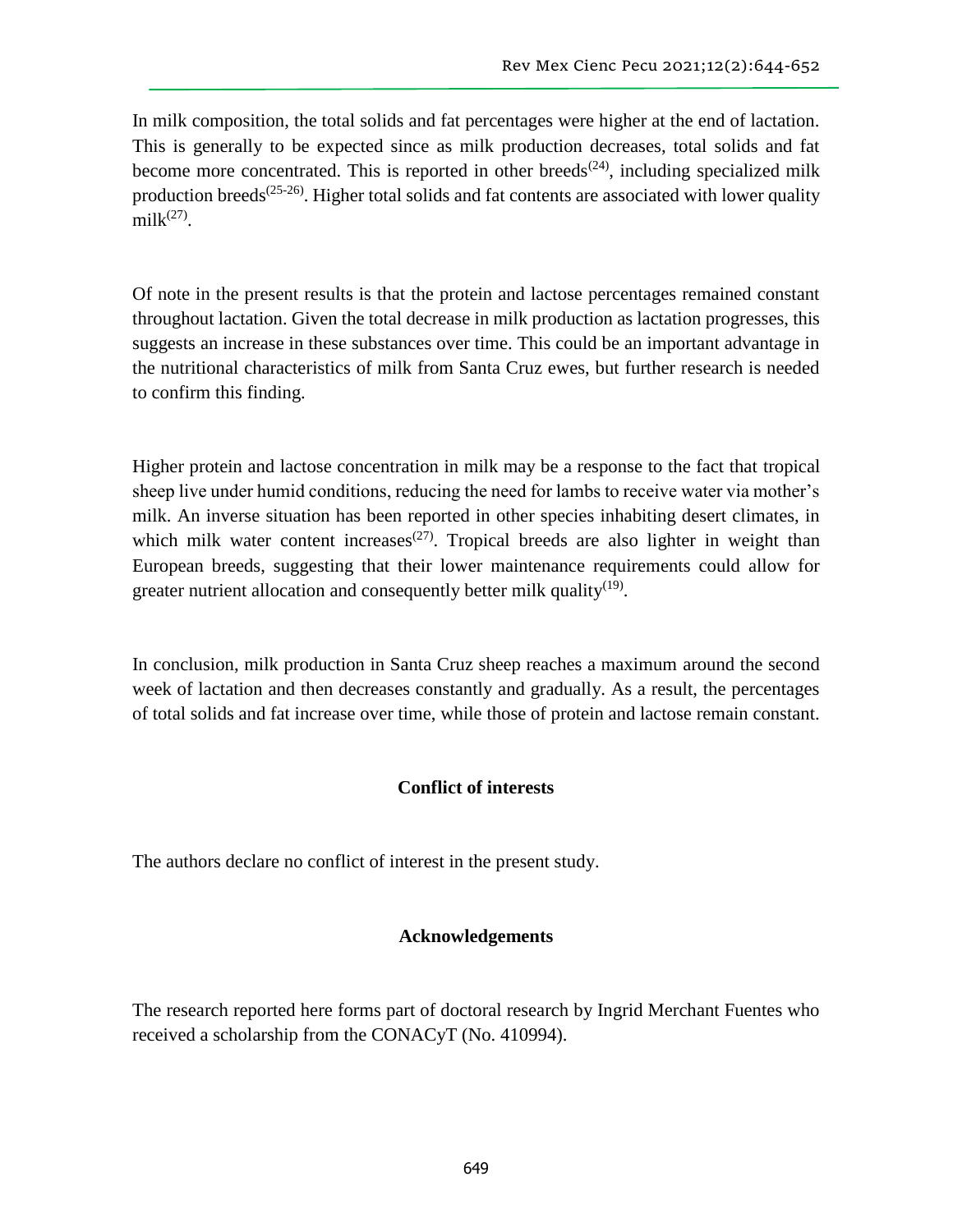### **Literature cited:**

- 1. Quintanilla-Medina JJ, González-Reyna A, Hernández-Meléndez J, Limas-Martínez AG, Carreón-Pérez A, Martínez-González JC. Producción de ovinos de pelo bajo condiciones de pastoreo en el noreste de México. Rev Invest Vet Peru 2018;(29):544– 551.
- 2. FAOSTAT. Estadísticas | FAO | Organización de las Naciones Unidas para la Alimentación y la Agricultura. División de las Estadísticas de la Organización de las Naciones Unidas para la Alimentación (FAO). 2013.
- 3. Banchero GE, Quintans G, Milton JT, Lindsay DR. Alimentación estratégica para mejorar la lactogénesis de la oveja al parto. Seminario de actualización técnica: Reproducción Ovina. INIA 2005;(33 Tacuarembó):127–136.
- 4. Millanao I, Herdener N, Parada D, Sepúlveda N. Producción de leche , curvas de lactancia y crecimiento de sus corderos, en dos razas de ovejas en la región de la Araucanía Chile. Sitio Argentino Prod Anim 2007;(APPA-ALPA):1–4.
- 5. Godfrey RW, Gray ML, Collins JR. Lamb growth and milk production of hair and wool sheep in a semi-arid tropical environment. Small Ruminant Res 1997;(24):77–83.
- 6. Peniche-Gonzalez I, Sarmiento-Franco L, Santos-Ricalde R. Estimation of milk production in hair ewes by two methods of measurement. Rev MVZ Córdoba 2015;(20):4629–4635.
- 7. Burgos-González C, Huerta-Aparicio M, Aguirre V, Vazquez R, Orihuela A, Pedernera M. Short communication : Milk production and lamb development in Saint Croix and Katahdin hair sheep breeds (*Ovis aries*). Trop Anim Health Prod 2017;(3):683-687.
- 8. Ünal N, Akçapinar H, Atasoy F, Yakan A, Uǧurlu M. Milk yield and milking traits measured with different methods in Bafra sheep. Rev Med Vet (Toulouse). 2008;(159):494–501.
- 9. Araujo RC, Pires AV., Susin I, Mendes CQ, Rodrigues GH, Packer IU, et al. Milk yield, milk composition, eating behavior, and lamb performance of ewes fed diets containing soybean hulls replacing coastcross (*Cynodon* species). J Anim Sci 2008;(86):3511– 3521.
- 10. Peniche-Gonzalez I, Sarmiento-Franco LA, Santos-Ricalde RH. Utilization of Mucuna pruriens whole pods to feed lactating hair ewes. Trop Anim Health Prod 2018;(7):1455- 1461.
- 11. Notter DR. Effects of ewe age and season of lambing on prolificacy in US Targhee, Suffolk, and Polypay sheep. Small Ruminant Res 2000;(38):1–7.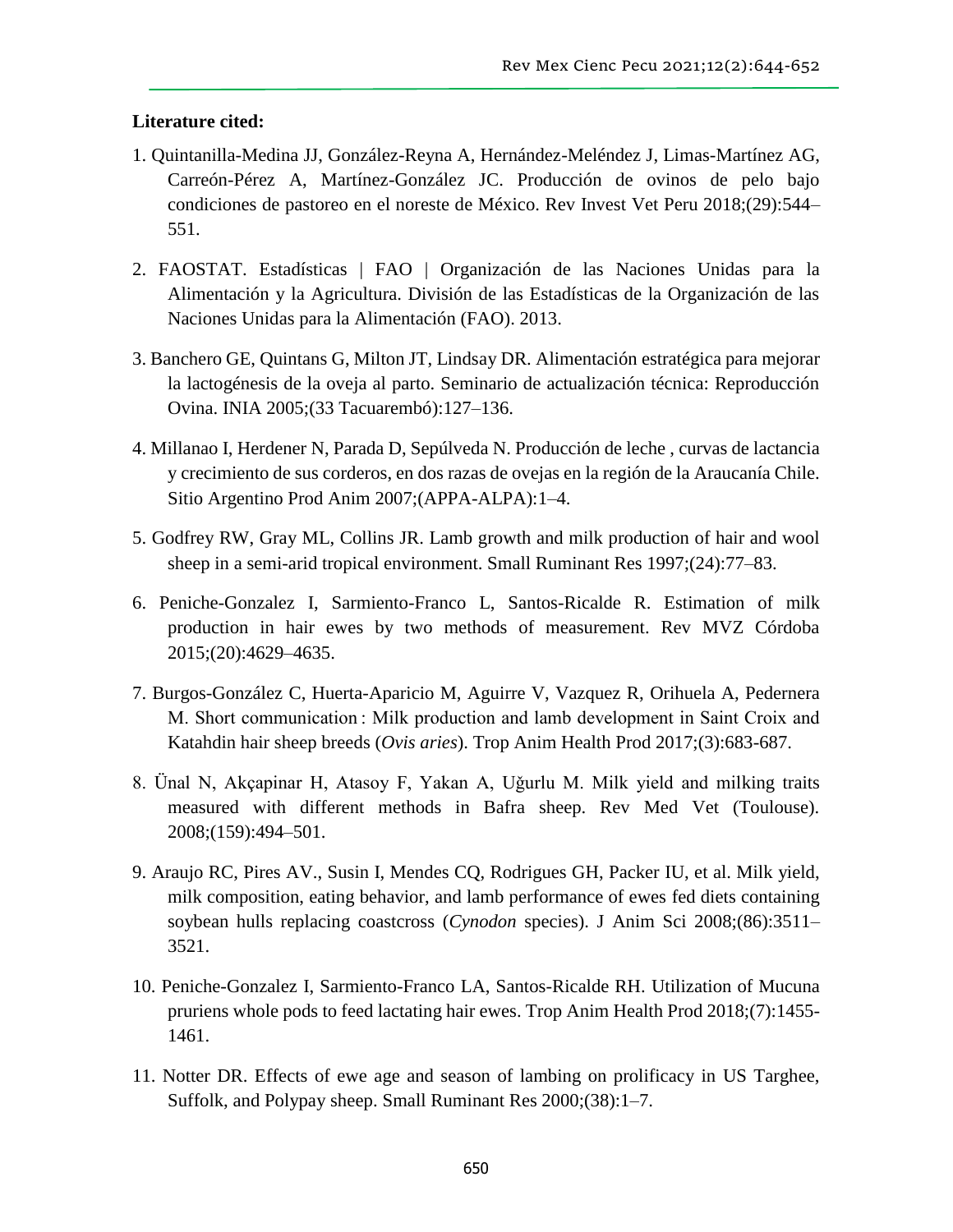- 12. Sánchez-Dávila F, Bernal H, Colín J, Olivares E, del Bosque AS, Ledezma R, *et al*. Environmental factors and interval from the introduction of rams to estrus in postpartum Saint Croix sheep. Trop Anim Health Prod 2011;(43):887–891.
- 13. Nutrient requirements of small ruminants; Sheep, goats, cervids, and new world camelids. Animal Nutrition Series, National Research Council of the National Academies. 2007.
- 14. Velasco S, Cañeque V, Díaz MT, Pérez C, Lauzurica S, Huidobro F. Producción lechera y composición lipídica de la leche de ovejas Talaveranas durante el período de lactancia. Investig Agrar Prod y Sanid Anim 2001;(16):182–192.
- 15. ISO. Determination of milkfat, protein and lactose content. 1999.
- 16. SAS. Proceedings of the Twenty Eighth Annual SAS Users Group International Conference. SAS Instit. Cary, NC; 2003.
- 17. Church D. Alimentos y alimentación del ganado. 2da ed. Montevideo, Uruguay; 1989.
- 18. Lopes-Zeola BNM, da Silva-Sobrinho GA, Hatsumura CT, Borghi TH, Viegas CR, Barbosa JC. Production, composition and processing of milk from ewes fed soybean seeds. Rev Bras Zootec 2015;(44):146–154.
- 19. De Souza-Emediato RM, Ramos-De Siqueira E, De Melo-Stradiotto M, Maestá SA, Gonçalves HC. Desempenho de ovelhas da raça Bergamácia alimentadas com dieta contendo gordura protegida. Rev Bras Zootec 2009;(38):1812–1818.
- 20. Forcada F, Thos J, Lopez M, Sierra I. Producción de leche de la raza Rasa Aragonesa en la fase de amamantamiento del cordero. Actas IX Jornadas SEOC 1984:161–164.
- 21. Resksupaphon J. Nutritional effects on mammary development and milk production: effects of prepartum protein supplements [Master thesis]. Universiy of New England; 1996.
- 22. Ripoll-Bosch R, Álvarez-Rodríguez J, Blasco I, Picazo R, Joy M. Producción de leche y crecimiento de corderos en la raza Ojinegra de Teruel. Inf Téc Económ Agrar 2012;(108):298–311.
- 23. Manterola H, Cerda D, Mira J, Pavlic A. Producción y composición de la leche en ovejas Merino precoz, Suffolk y Suffolk x Merino. Adv Prod Anim 2007;(32):59–70.
- 24. Pulina G, Nudda A. La produzione del latte. In: Pulina G, editor. L'alimentazione degli ovini da latte. Avenue Media, Bologna, Italy; 2001:9-31.
- 25. Bencini R, Pulina G. The quality of sheep milk: a review. Aust J Exp Agric 1997;(37):485–504.